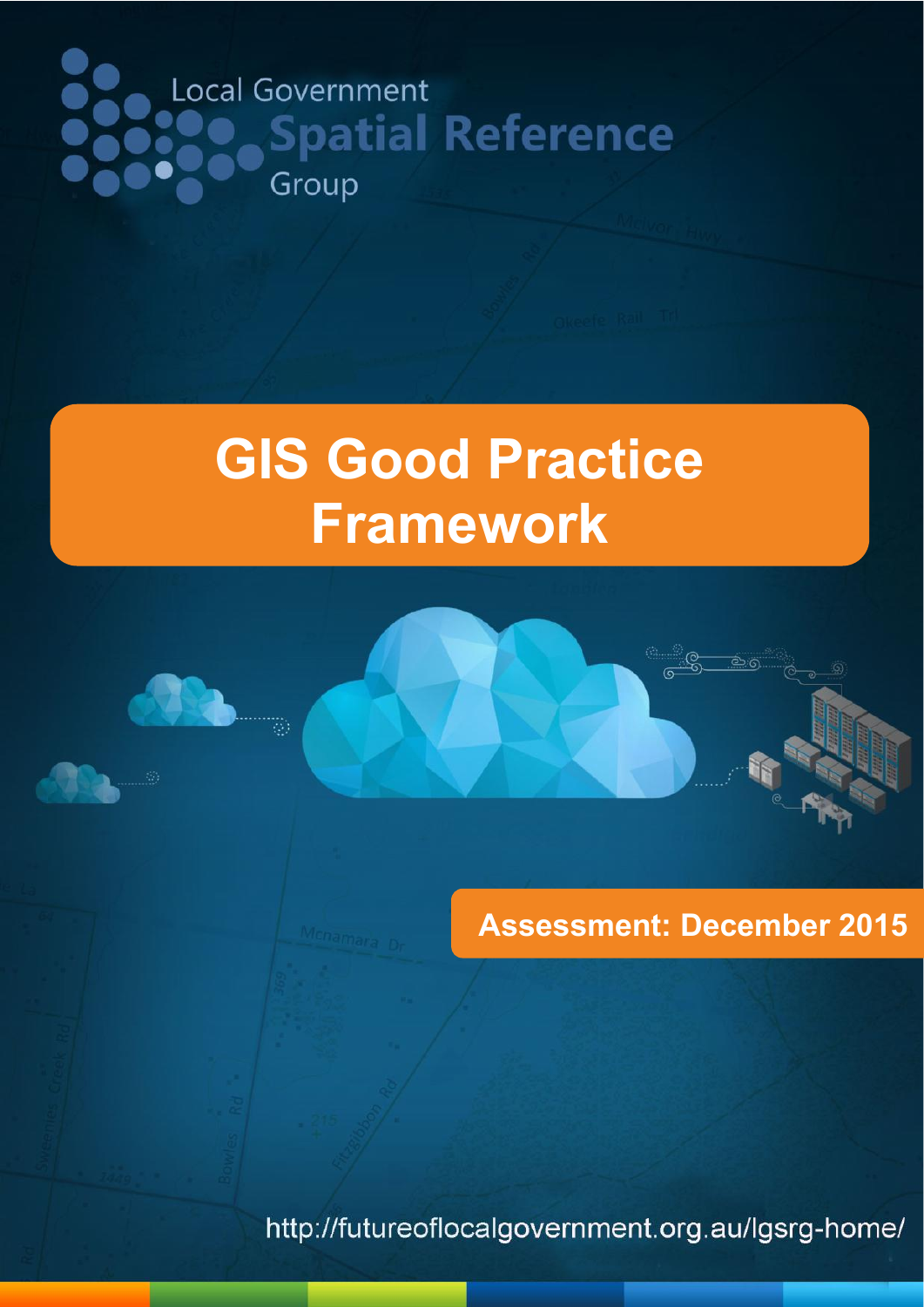

#### About this Document

| GIS GPF report for the State of Victoria |                                                                |
|------------------------------------------|----------------------------------------------------------------|
| <b>Project Number</b>                    | SV004429                                                       |
| <b>Project Name</b>                      | Local Government Spatial Capability Improvement Program        |
| Document File Name                       | SV004429 GIS Good Practice Assessment Statewide V1.0 2015.docx |
| <b>Project Client</b>                    | Municipal Association of Victoria (MAV)                        |
| Date of Issue                            | 10/12/15                                                       |
| <b>Version Number</b>                    | 1.0                                                            |
| Document Type                            | GIS Good Practice Framework Report                             |
| Document Status                          | Final                                                          |
| <b>Contact Person</b>                    | Graeme Martin                                                  |
| Telephone                                | $(03)$ 9691 3000                                               |
| Email                                    | Graeme.Martin@spatialvision.com.au                             |

#### Authorisation

|             | Authors                        | Date     |
|-------------|--------------------------------|----------|
| Prepared by | Graeme Martin & James Peterson | 9/12/15  |
| Reviewed by | Graeme Martin                  | 10/12/15 |
| Approved by | Graeme Martin                  | 10/12/15 |

#### Disclaimer

This report has been prepared in accordance with the scope of services described in the contract or agreement between Spatial Vision Innovations Pty Ltd (ABN 28 092<br>695 951) and the Client. It may rely upon information sup

Prepared by Spatial Vision Innovations Pty Ltd



ABN 28 092 695 951

Level 4 575 Bourke Street Melbourne 3000 Victoria Australia

Tel +61 3 9691 3000 Fax +61 3 9691 3001 Email info@spatialvision.com.au Web www.spatialvision.com.au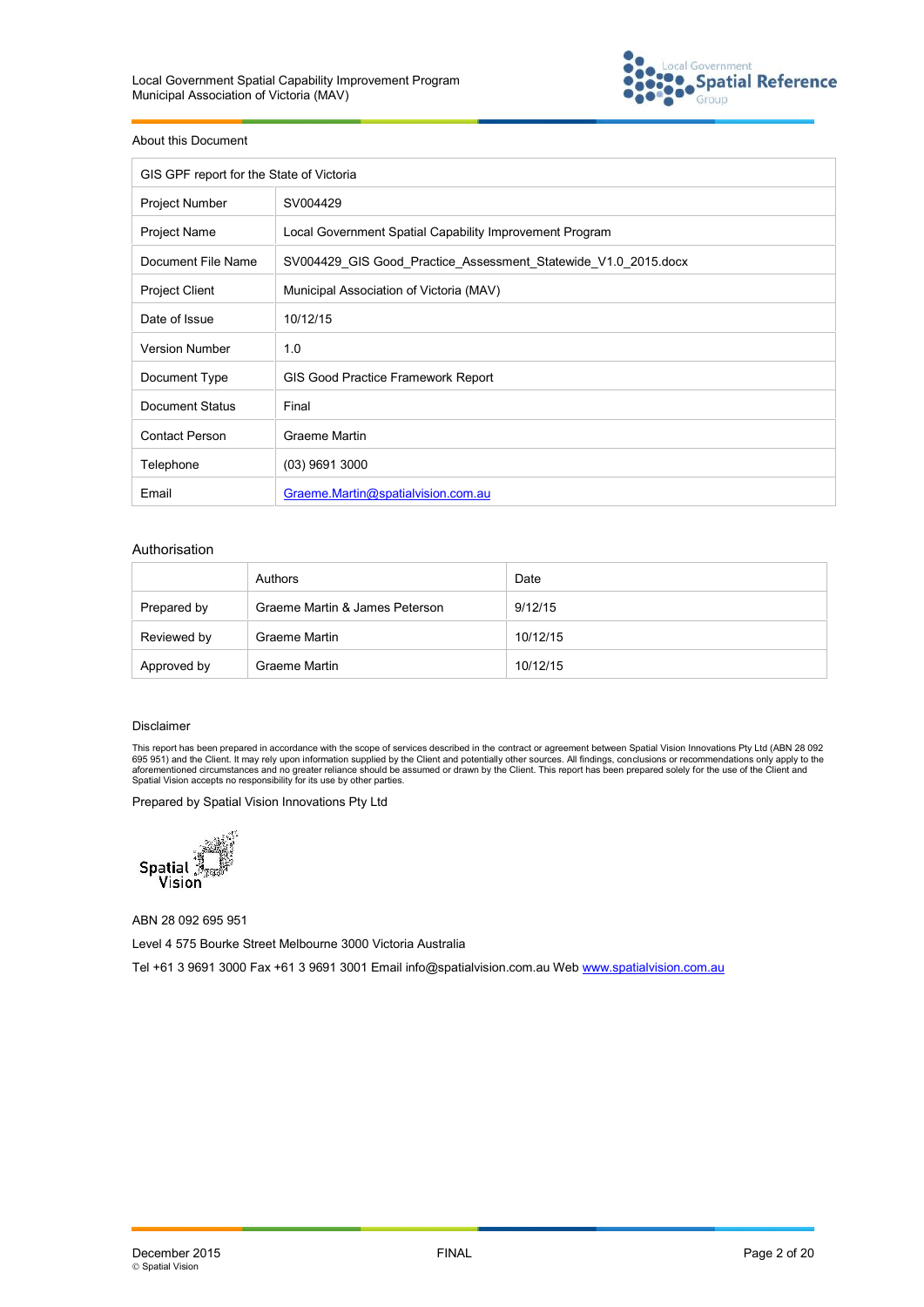

# **Executive Summary**

Spatial (location) information and technologies are increasingly vital to Councils to support making decisions on investments in facilities, asset and services; reporting to government, and responding to customers and emergencies.

In 2013 a strategic vision was developed for the Victorian Local Government spatial sector: *Appropriate and effective spatial capability is established across all Local Councils and is recognised as fundamental to council efficiency and service delivery*.

Since 2013 the MAV and the Local Government Spatial Reference Group (LGSRG) have driven an annual GIS Good Practice Framework (GPF) assessment. In 2015, the assessment was completed by 80% of Councils, an increase over last year's figure of 75% of Councils.

Officers have reported that previous GPF Assessment Reports have highlighted potential areas for improvement, including the need to integrate GIS practices into the Corporate Strategy and Disaster Recovery Plan as well as opportunities to enhance linkages to asset management, property & rates and other essential business systems.

| <b>Proficiency Focus Areas</b>                 | 2013 | 2014 | 2015 |
|------------------------------------------------|------|------|------|
| <b>Spatial Capability</b>                      | C    | C    | C    |
| <b>Core Data Maintenance</b>                   | C    | B    | в    |
| <b>Property and Rates Integration</b>          | в    | в    | в    |
| <b>Asset Management to GIS Integration</b>     | N/A  | C    | C    |
| <b>Community Engagement &amp; Self Service</b> | N/A  | N/A  | D    |

Statewide averages for the five proficiency focus areas.

The 2015 assessment introduces a new benchmark for community engagement and self-service. The lower rating for this proficiency is indicative of this being relatively new area for Councils to invest their limited resources.

| (Best grade) |  | (Lowest grade) |
|--------------|--|----------------|

The following report presents the statewide GPF assessment results. Councils that have subscribed to the Local Government Spatial Reference Group and participated in this year's GPF Assessment will also receive a report presenting their responses against statewide averages.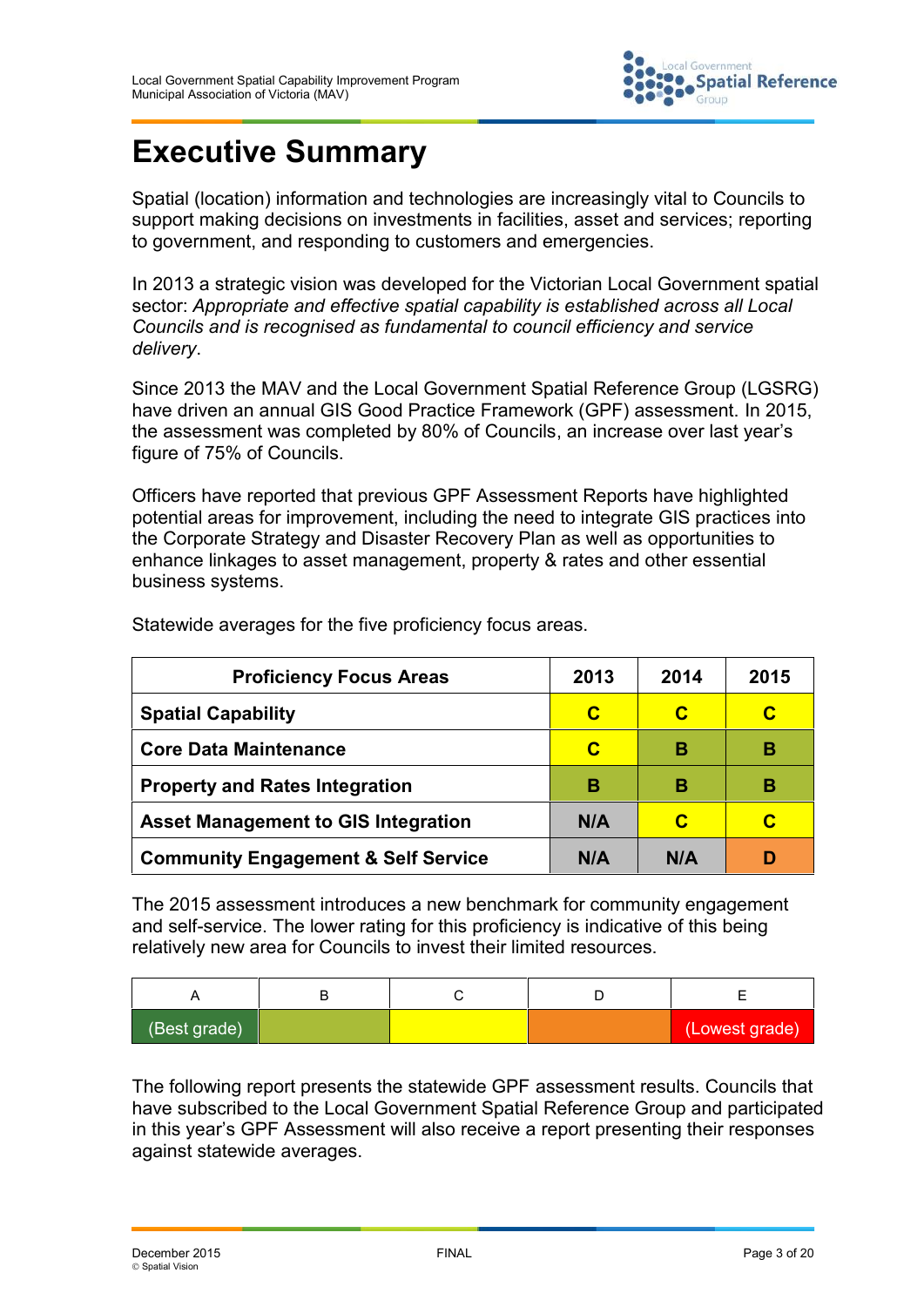

# **Contents**

| $\mathbf{1}$ . |  |
|----------------|--|
| 1.1            |  |
| 1.2            |  |
| 1.3            |  |
| 2.             |  |
| 3.             |  |
| 3.1            |  |
| 3.2            |  |
| 4.             |  |
| 5.             |  |
| 6.             |  |
| 7.             |  |
| 8.             |  |
|                |  |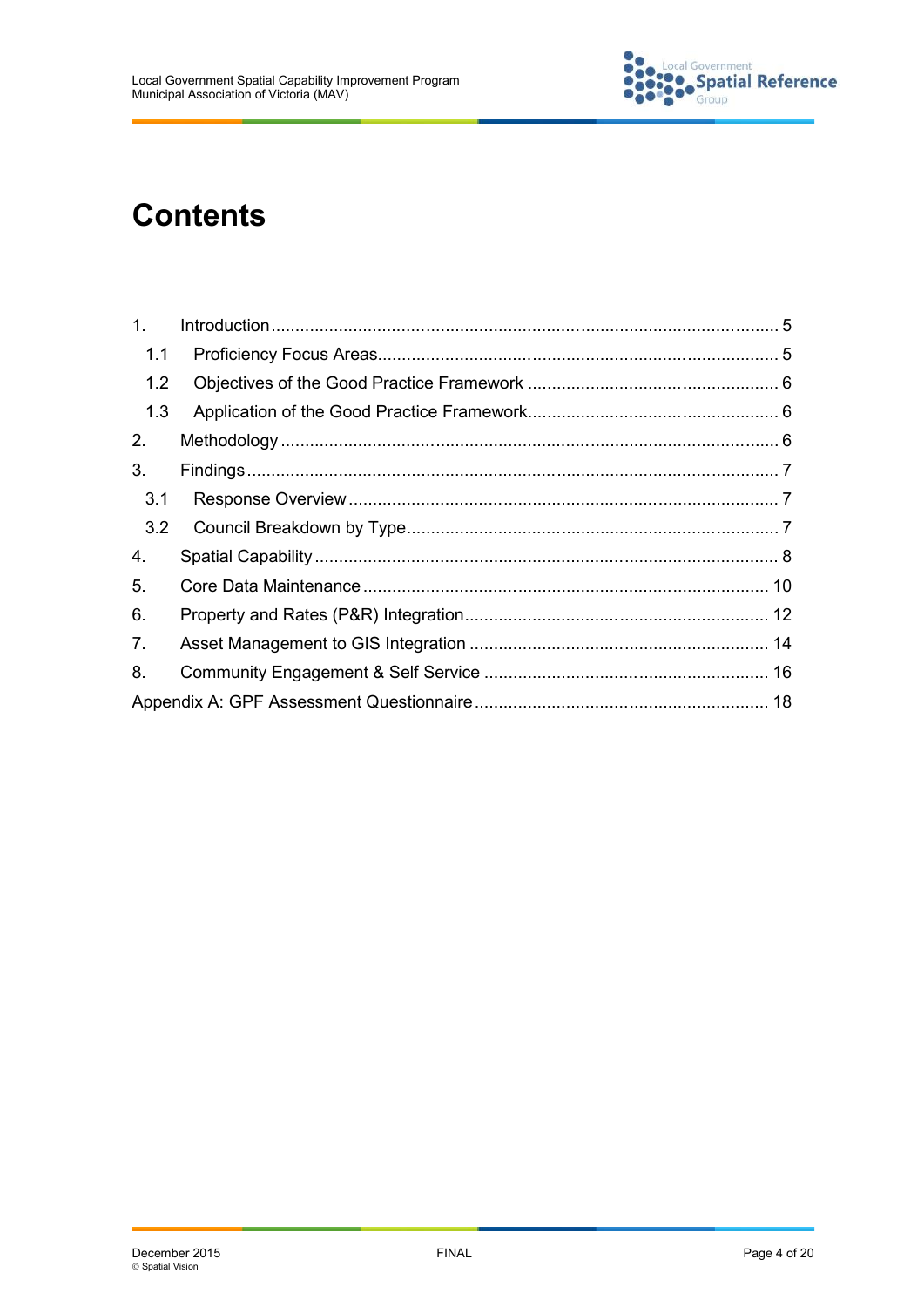

## **1. Introduction**

In 2013 a strategic vision was developed for the Victorian Local Government spatial sector.

*"Appropriate and effective spatial capability is established across all Local Councils and is recognised as fundamental to council efficiency and service delivery"*

#### **GIS Good Practice Framework (GPF)**

To progress toward the strategic vision, the Local Government Spatial Reference Group, with the support of Spatial Vision, developed a GIS Good Practice Framework (GPF).

The purpose of the GPF is to assist Councils in assessing their awareness and level of adoption of sector-wide accepted 'good practices'. The GPF is based on the Spatial Capability framework presented below in Table 1. This framework was referenced in the 2013 Local Government Spatial Capability Strategy.

|     | <b>Elements</b>                                              | <b>Operational Goals for 2015</b>                                                                                                                                                |
|-----|--------------------------------------------------------------|----------------------------------------------------------------------------------------------------------------------------------------------------------------------------------|
| -1. | <b>Planning &amp; Operations</b>                             | Spatial capability is embedded in planning and operations at councils<br>ensuring business data is appropriately captured to support planning<br>and operations.                 |
| 2.  | <b>Service Delivery &amp;</b><br><b>Community Engagement</b> | Spatial capability is recognised and valued as part of effective service<br>delivery and community engagement.                                                                   |
| 3.  | <b>Technology &amp; Information</b><br><b>Management</b>     | Councils have robust and well managed spatial data and technology<br>platforms available to a broad range of users.                                                              |
| 4   | People, Capability &<br>Governance                           | Spatial skills are recognised as valuable within councils. Effective<br>sector-wide collaboration and governance frameworks are in place<br>supporting whole-of-sector outcomes. |

**Table 1 – Spatial Capability Framework**

#### **1.1 Proficiency Focus Areas**

The GPF focuses on five areas of proficiency relating to Council practices. These are presented in Table 2. The type of spatial technology used by Council is not relevant.

| <b>Proficiency Focus Areas</b>         | <b>Description</b>                                                                                                |
|----------------------------------------|-------------------------------------------------------------------------------------------------------------------|
| <b>Spatial Capability</b>              | Recognition of spatial capability to support council service<br>delivery                                          |
| Core Vicmap Data Maintenance           | Support for core Vicmap data for use by Council and the<br>public                                                 |
| Property and Rates Integration         | Effective integration between GIS and Property & Rates data                                                       |
| Asset Management Integration           | Effective integration between GIS & Asset data                                                                    |
| Community Engagement & Self<br>Service | Spatial technologies support relationships with the<br>community and delivery of services when and where required |
|                                        |                                                                                                                   |

**Table 2 - Proficiency Focus Areas**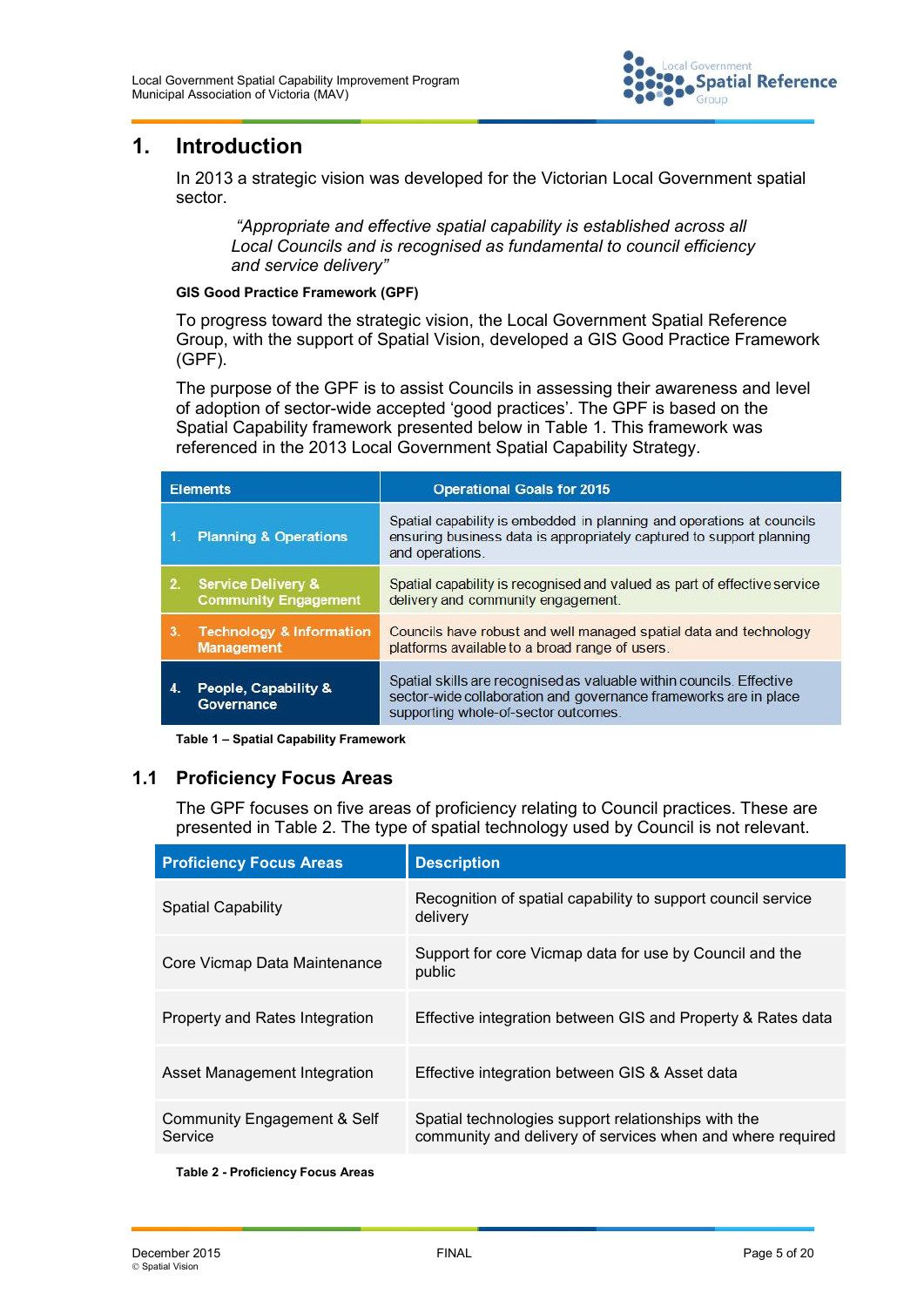

#### **1.2 Objectives of the Good Practice Framework**

The objectives of the GPF include:

- Establishing a practical approach for councils to deliver consistent and standardised output.
- Ensuring the approach is sufficiently flexibility to account for different Council capabilities.
- Enabling levels of GIS good practice adoption to be measured (and tracked).
- Developing sector influence (bargaining power) to lobby agencies, solution vendors and consultancies to recognise and adhere to agreed standards.
- Supporting future Council directions such as increasing movement towards cloud based systems and platforms.

#### **1.3 Application of the Good Practice Framework**

To date, the Good Practice Framework has received praise from many Officers throughout Victoria as this process highlighted potential areas for improvement, including the need to integrate GIS practices into the Corporate Strategy and Disaster Recovery Planning. Additionally, opportunities for enhancing linkages to asset management, property & rates and other essential business systems have been identified in Good Practice Framework reports.

### **2. Methodology**

A GIS Good Practice Framework questionnaire was developed with significant input from members of the Spatial Reference Group Committee.

This years' assessment retains the same questions as the 2014 questionnaire, enabling comparison of assessment grades over time.

This year's assessment includes eight new questions pertaining to *Community Engagement and Self Service* as a proficiency focus area (PFA). Two questions have been removed from the Spatial Capability PFA since these are very similar to new questions included in the two included in the *Community Engagement and Self Service* PFA.

An email was sent to each council with a link to the questionnaire. Respondents were requested to complete the questionnaire and ensure the manager oversighting GIS reviews and authorises the response prior to submission.

Reponses were received between 5 November 2015 and 23 November 2015.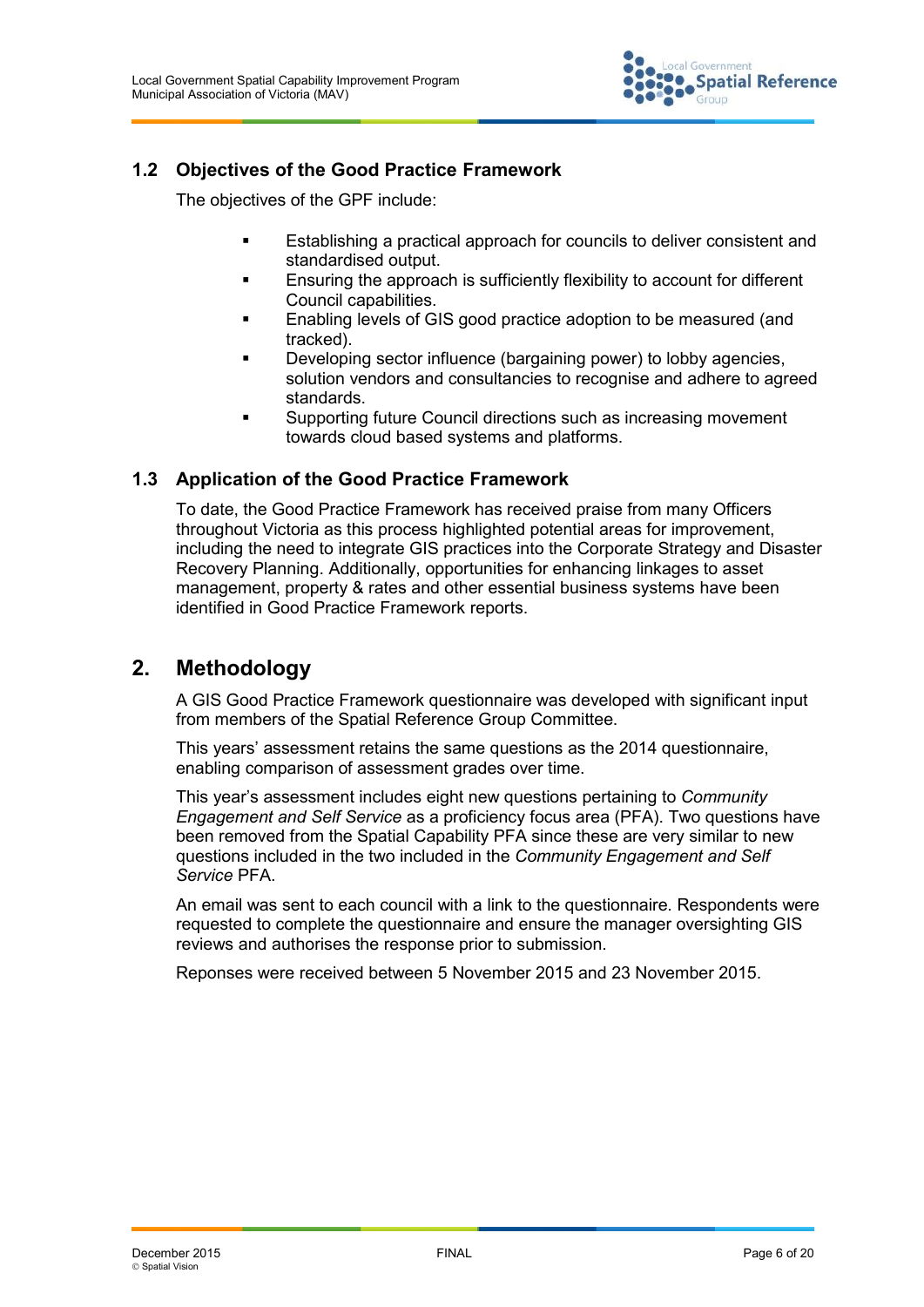

# **3. Findings**

#### **3.1 Response Overview**

A total of 63 valid responses were received for 2015. Responses have increased each year: 59 for 2014, and 49 for 2013.

### **3.2 Council Breakdown by Type**

Respondents represented a range of metropolitan, rural and regional city councils. Figure 1 below presents the count of responding and non-responding councils by the MAV council classification.

#### **Figure 1 - Breakdown of participating and non-participating councils by classification**



#### **Assessment Legend**

The following assessment legend is intended to assist councils in interpreting their summary grades for each of the five Proficiency Focus Areas: 1) Spatial Capability, 2) Core Vicmap Data Maintenance, 3) Property and Rates Integration, 4) Assets to GIS Integration and 5) Community Engagement and Self-Service, relative to the state average. These grades are provided at the beginning of Sections 4, 5, 6, 7 and 8 of this report.

| (Best grade) |  | (Lowest grade) |
|--------------|--|----------------|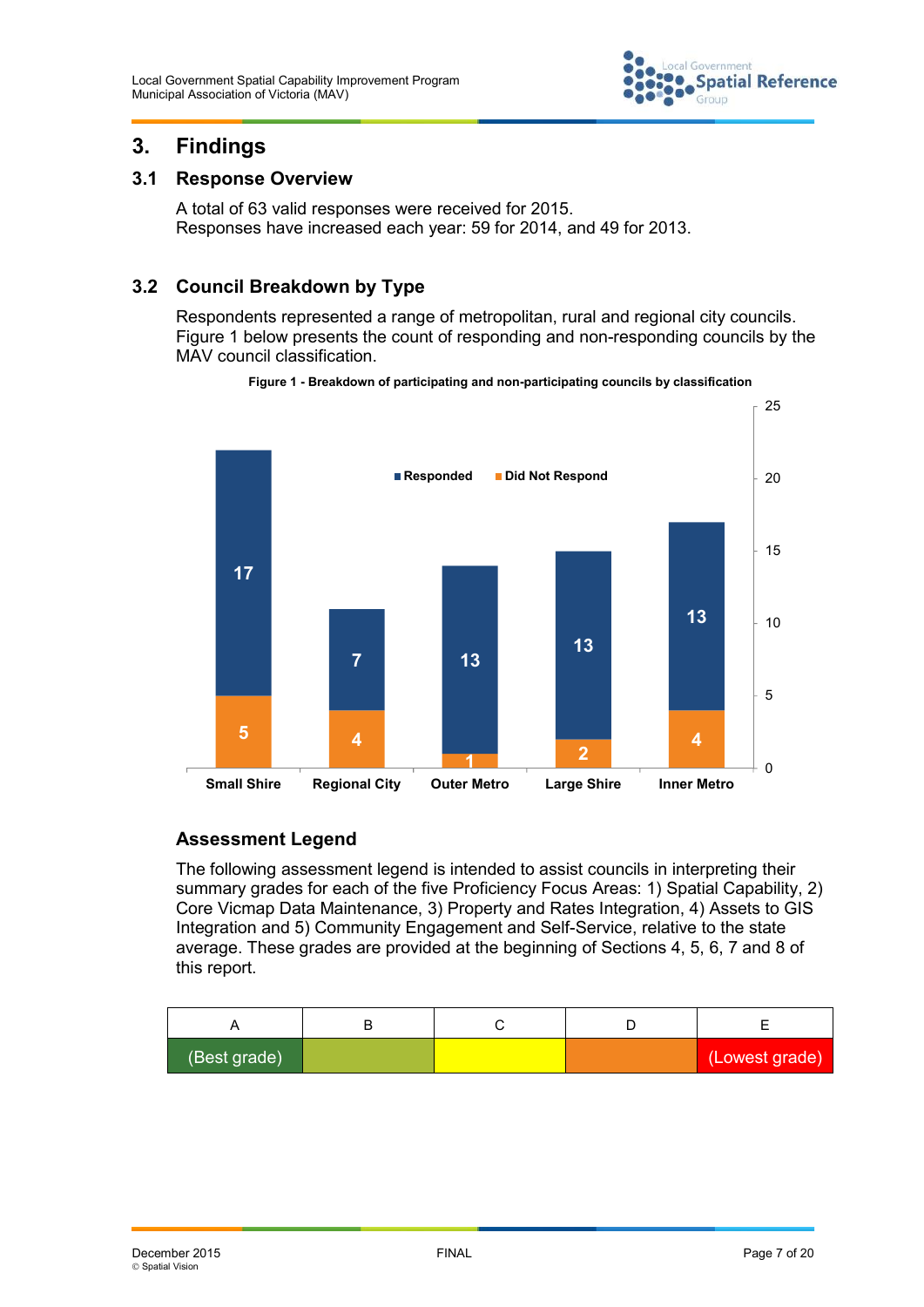

# **4. Spatial Capability**

| Composite Score: "Recognition of Spatial Capability<br>to Support Council Service Delivery." | 2013 | 2014 | 2015 |
|----------------------------------------------------------------------------------------------|------|------|------|
| State average                                                                                |      |      |      |

The average Spatial Capability grade for the sector has remained steady at a "C" over the past three years. However, the figure below provides a more granular view of trends. Notably, the percentage of participating councils receiving grades of "A" has increased.



#### **Change in Councils' GIS Good Practice Grades: Spatial Capability**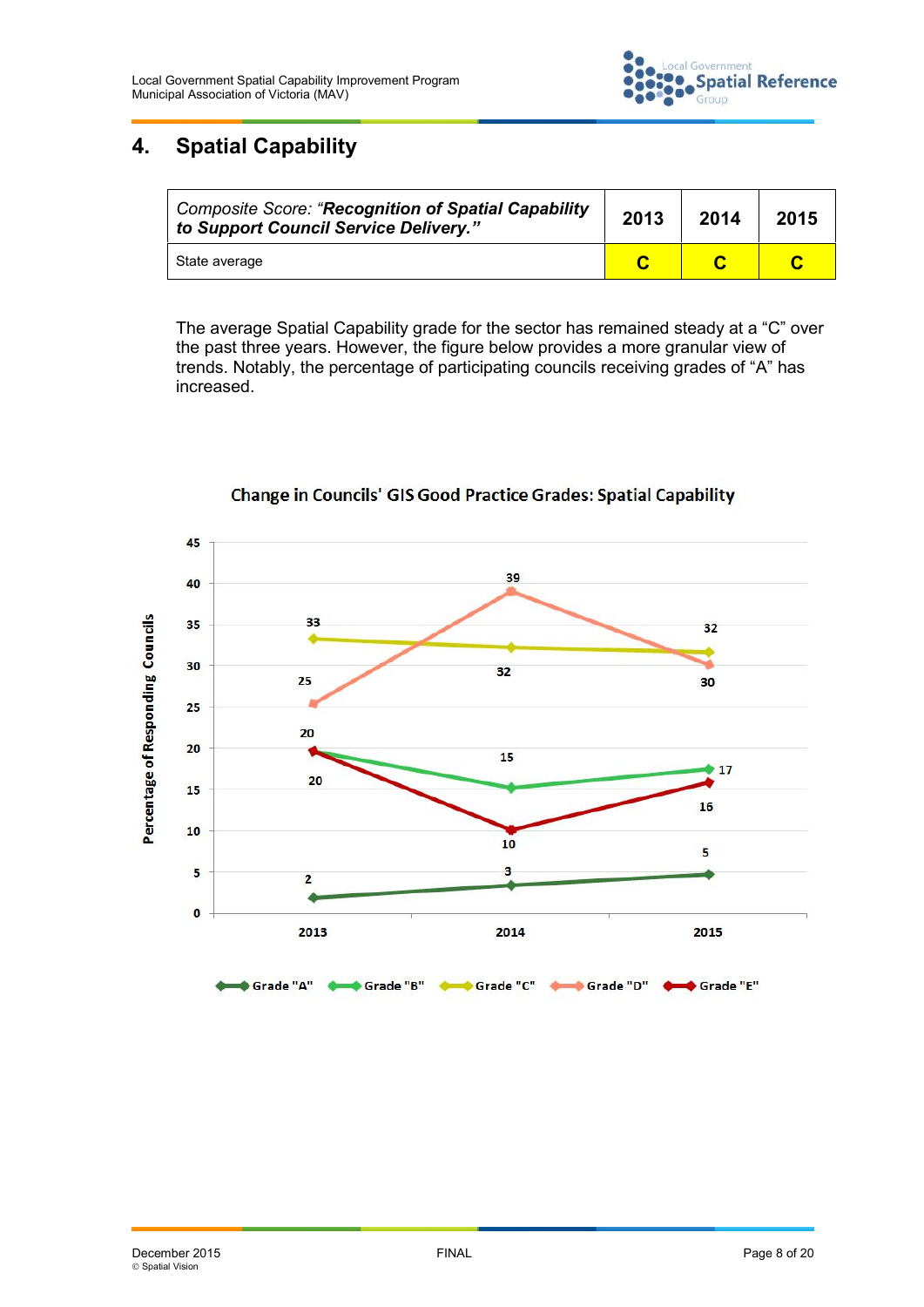

#### **Statewide Responses (count): Spatial Capability**

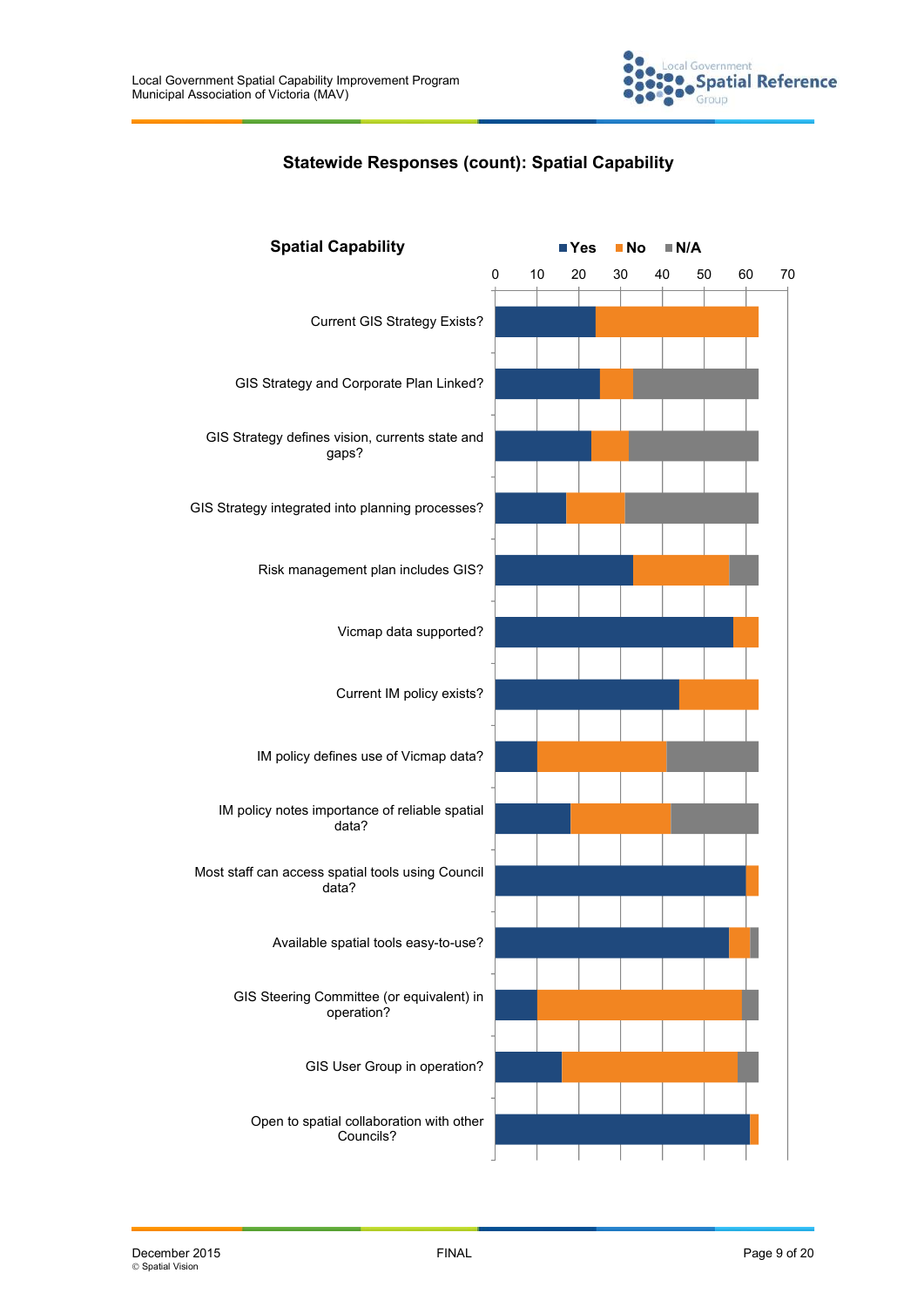

# **5. Core Vicmap Data Maintenance**

| <b>Composite Score: "Support for Core Vicmap</b><br>Data for use by Council and the public" | 2013 | 2014 | 2015 |  |
|---------------------------------------------------------------------------------------------|------|------|------|--|
| State average                                                                               |      |      |      |  |

The average Core Vicmap Data Maintenance grade for the sector improved from a "C" in 2013 to a "B" in 2014 and this remained at a "B" in 2015. However, it is apparent from the figure below that there has been a noteworthy increase in the percentage of participating councils receiving grades of "B", with this figure nearly doubling from 25% in 2013 to 48% in 2015. The percentage of councils receiving grades of "A" has also increased.



Change in Councils' GIS Good Practice Grades: Core Vicmap Data Maintenance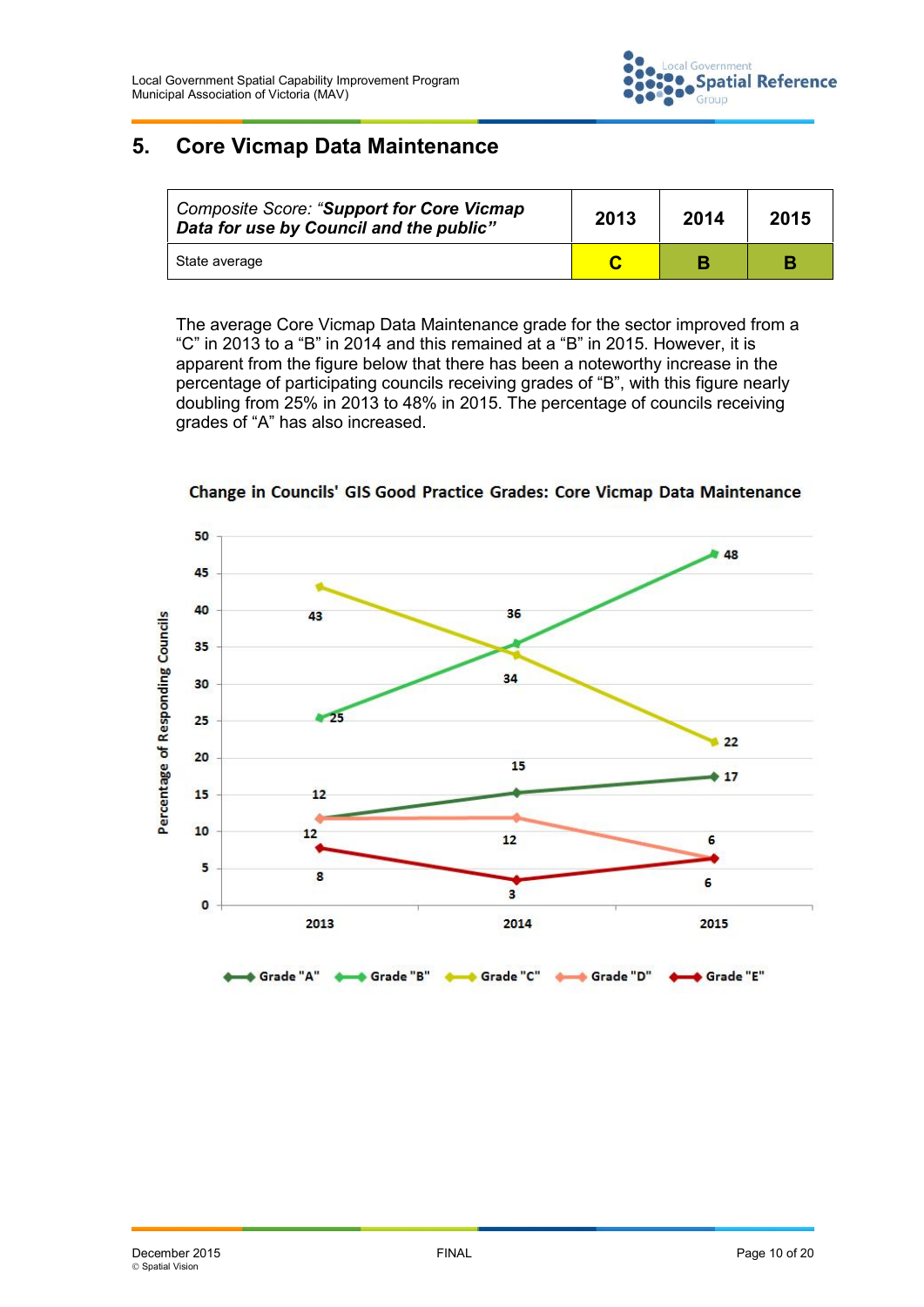

#### **Statewide Responses (count): Core Vicmap Data Maintenance**

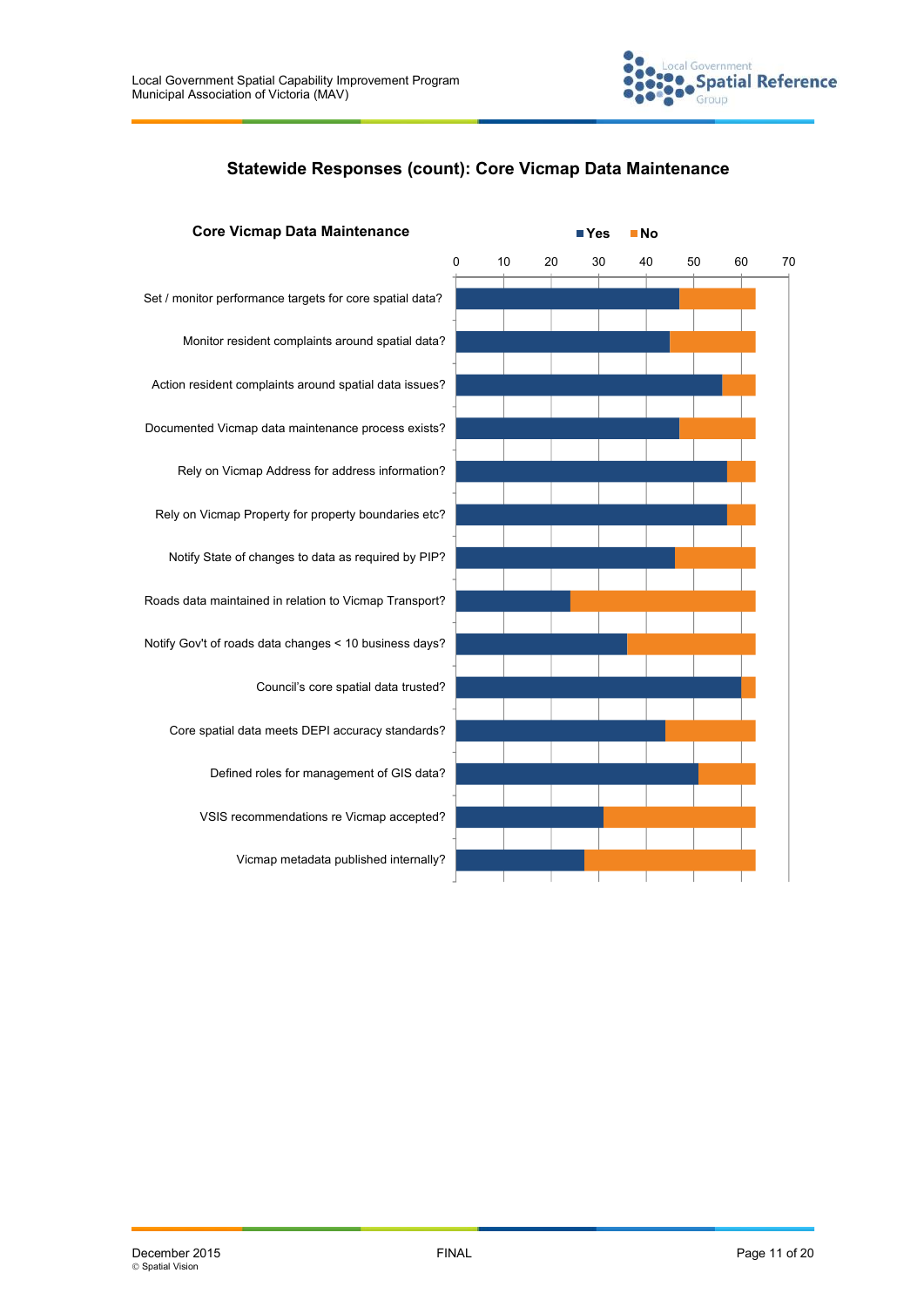

# **6. Property and Rates (P&R) Integration**

| Composite Score: "Effective Integration between GIS  <br>and Property & Rates Data | 2013 | 2014 | 2015 |
|------------------------------------------------------------------------------------|------|------|------|
| State average                                                                      |      |      |      |

The average Property & Rates Integration grade for the sector remained steady at a "B across the three GPF assessment years (2013, 2014 and 2015). It is apparent from the figure below, however, that there has been a noteworthy increase in the percentage of participating councils receiving grades of "A" in the GIS proficiency focus area.



Change in Councils' GIS Good Practice Grades: Property & Rates Integration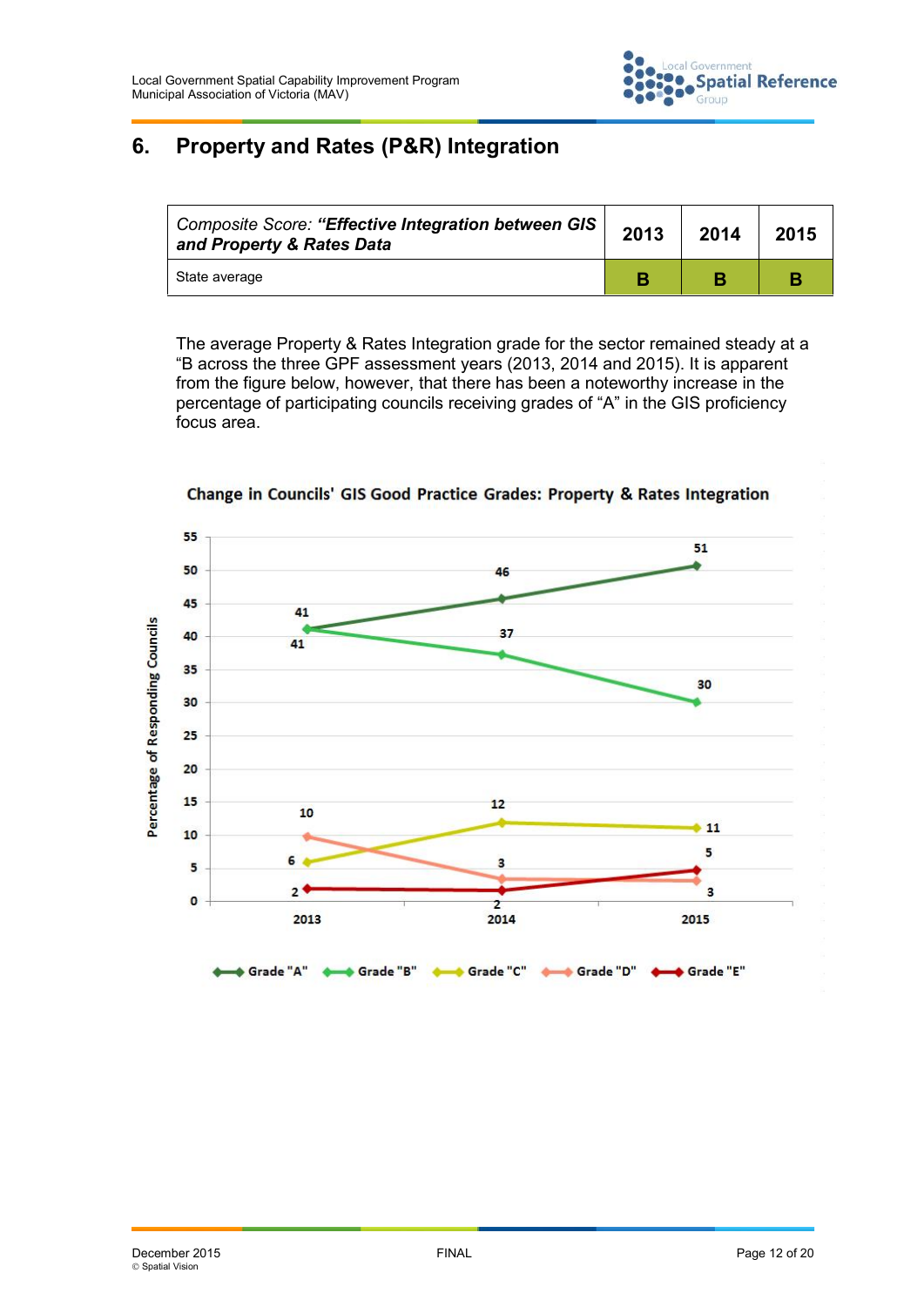

Government

iroup

**Spatial Reference** 

Defined roles for managing PR data to GIS alignment?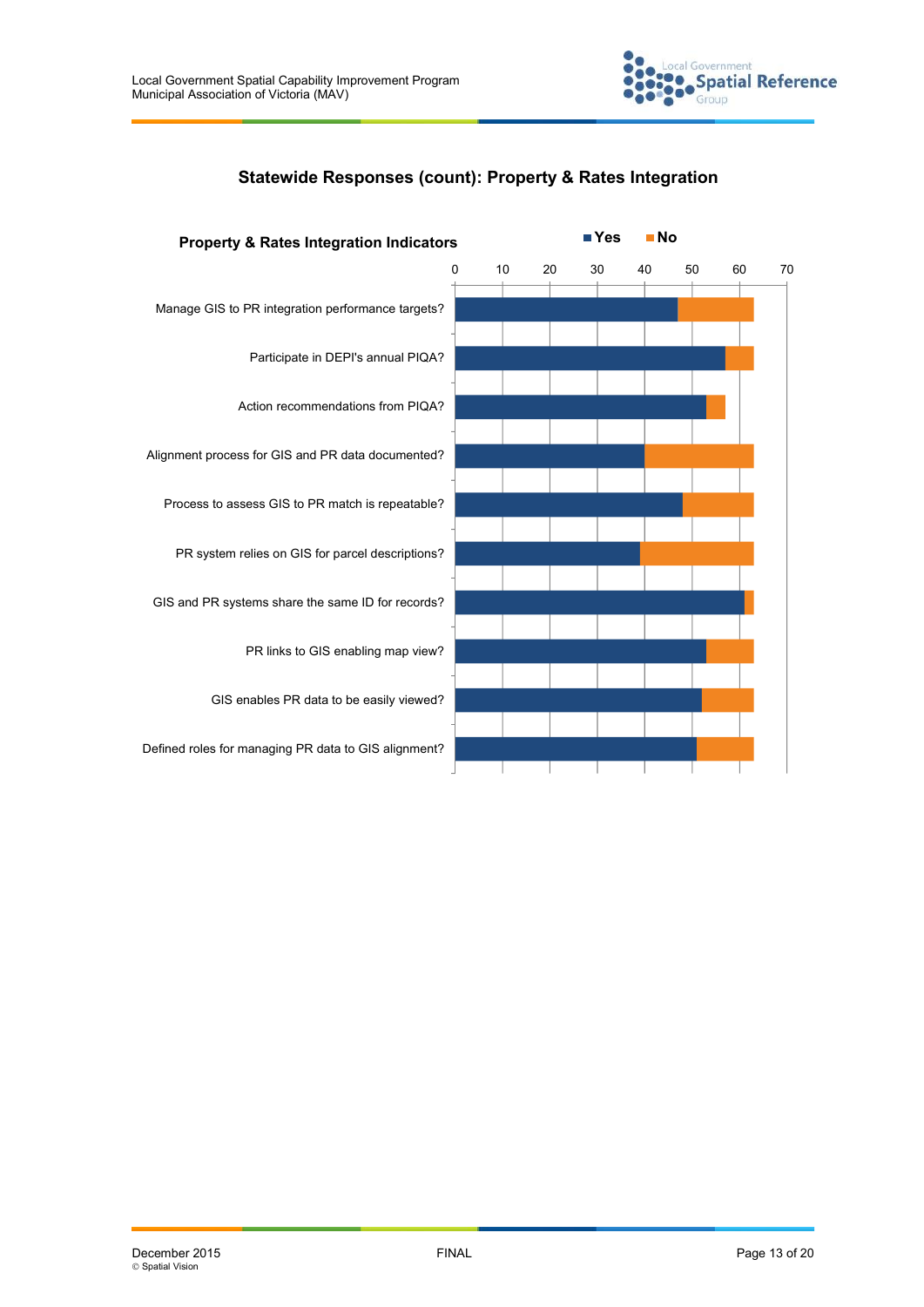

# **7. Asset Management to GIS Integration**

| <b>Composite Score: "Effective Integration between GIS &amp;</b><br><b>Asset Data"</b> | 2013 | 2014 | 2015 |
|----------------------------------------------------------------------------------------|------|------|------|
| State average                                                                          | N/A  |      |      |

The average Asset Management to GIS integration grade for the sector remained steady at a "C" over the past two GPF assessment years. The figure below provides a more granular view of trends and shows that the percentages for participating councils receiving grades of "A" and "B"have increased.



#### Change in Councils' GIS Good Practice Grades: Asset Management Integration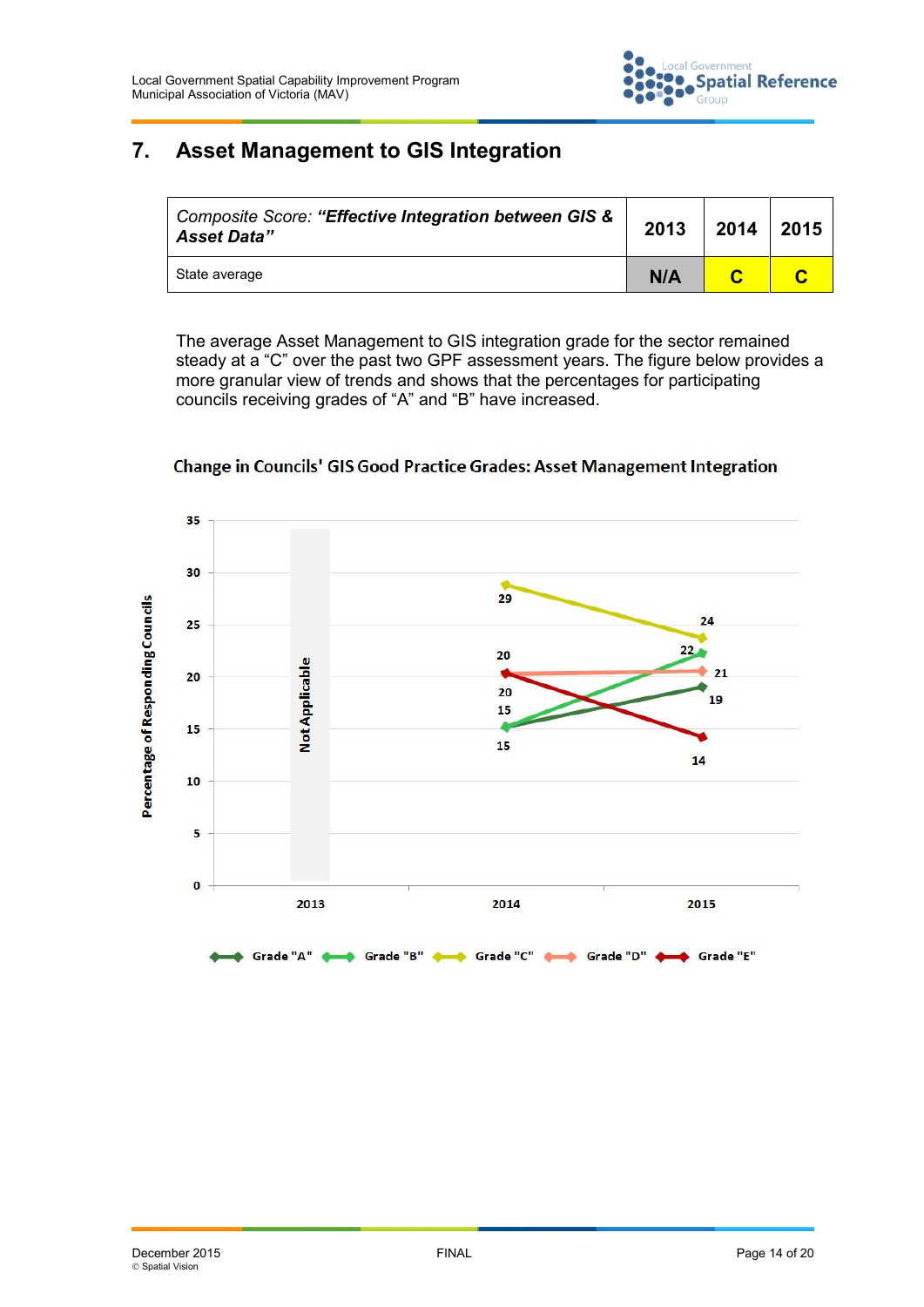

#### **Statewide Responses (count): Asset Management Integration**

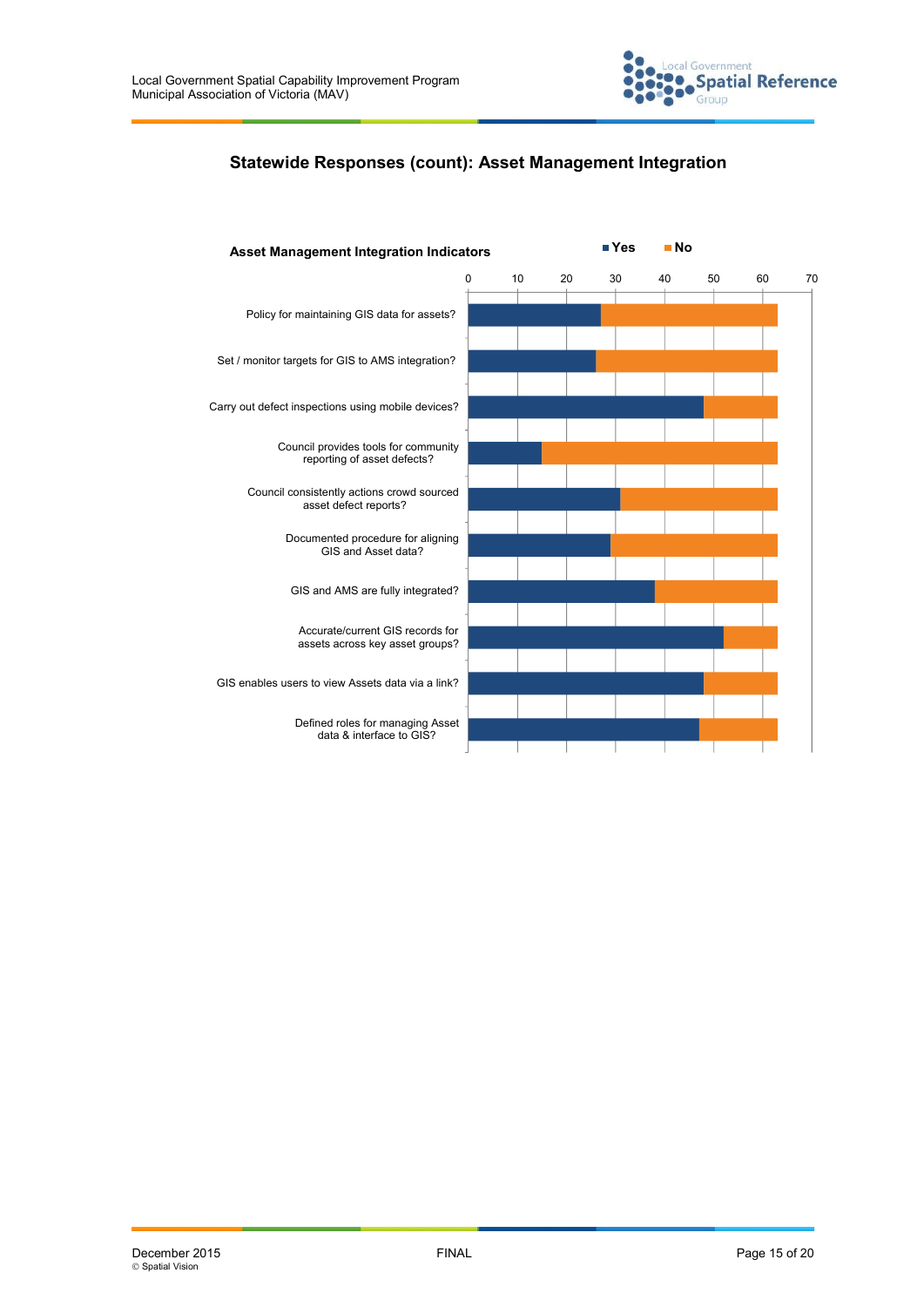

# **8. Community Engagement & Self Service**

| Composite Score: "Spatial technologies support"<br>relationships with the community and delivery of services<br>when and where required" | 2013 | 2014 | 2015 |
|------------------------------------------------------------------------------------------------------------------------------------------|------|------|------|
| State average                                                                                                                            | N/A  | N/A  |      |

This year's GPF assessment included a series of new questions pertaining to *Community Engagement and Self Service* as a proficiency focus area.

The average composite grade for this proficiency focus area was "D" whilst the most common grade, received by over half of participants, was "E".

Although it is not yet possible to view trends for Community Engagement and Self Service, this year's assessment will provide a baseline for future assessment years.

As councils' awareness of this area of GIS best practice becomes more mature, it is expected that grades for this proficiency focus area will improve.



#### GIS Good Practice Grades: Community Engagement & Self Service (Percentage of Responding Councils)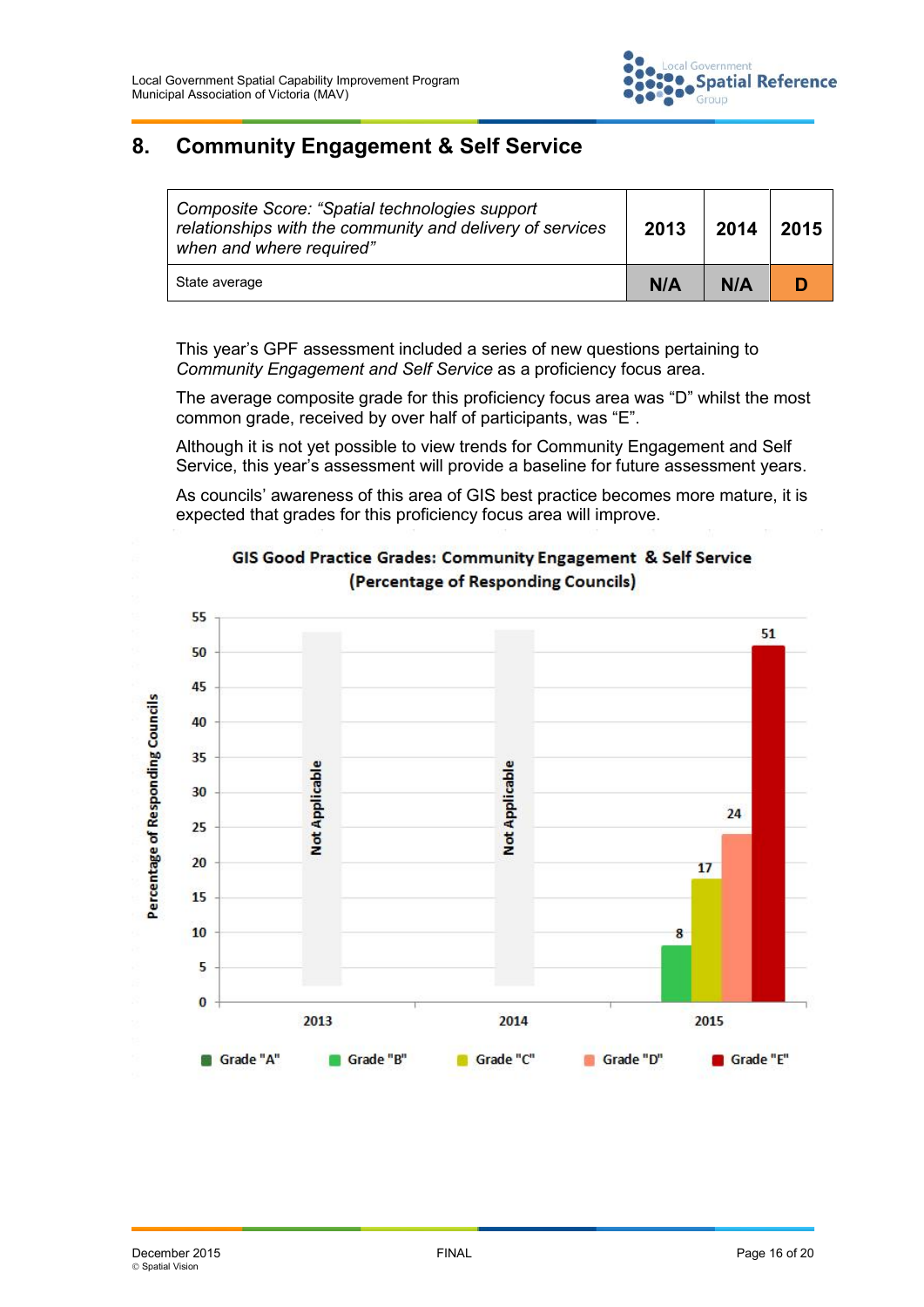

#### **Statewide Responses (count): Community Engagement and Self Service**

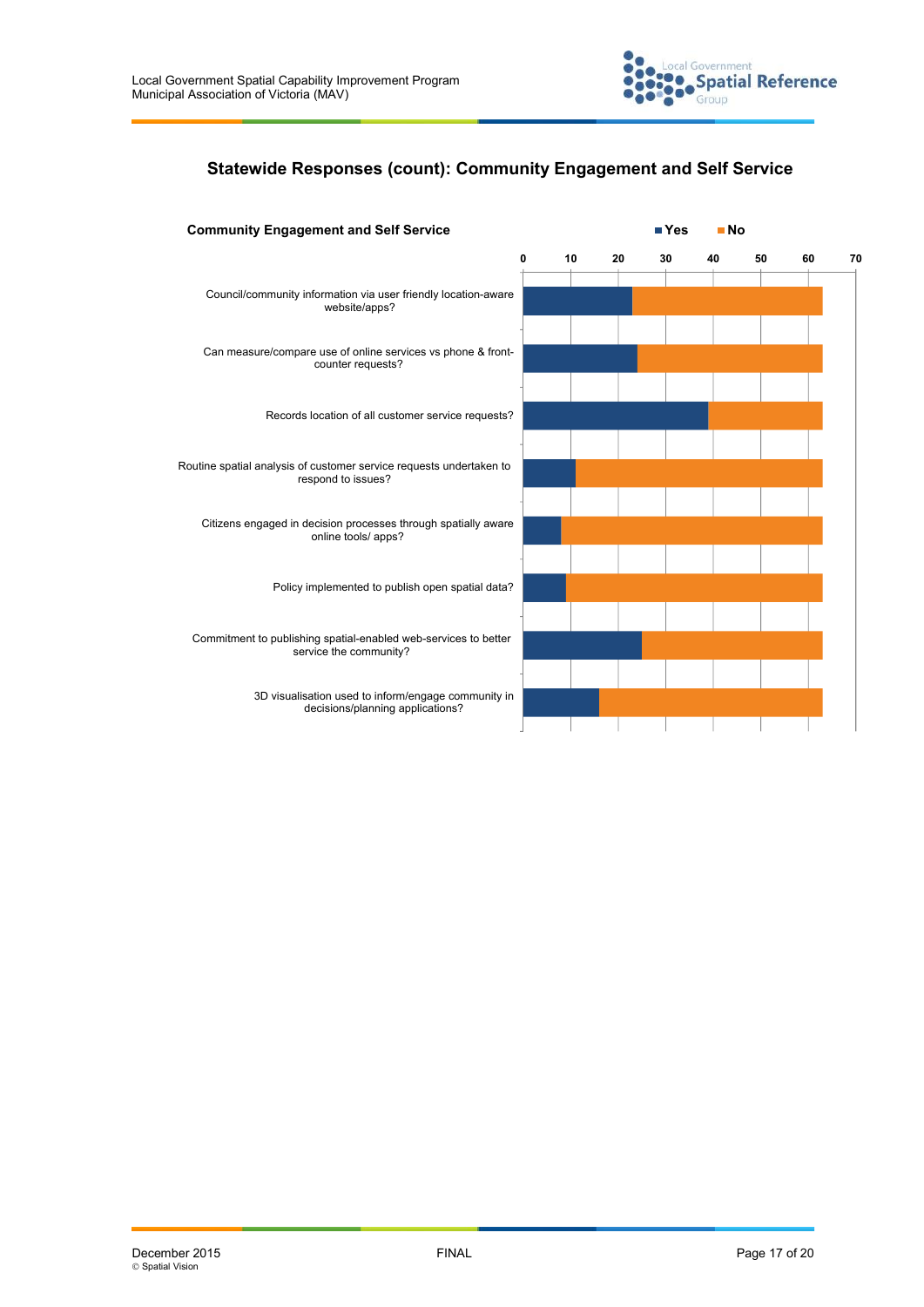

# **Appendix A: GPF Assessment Questionnaire**

| 1) Spatial Capability                                                                                                                                                                                                         |                                                             |  |
|-------------------------------------------------------------------------------------------------------------------------------------------------------------------------------------------------------------------------------|-------------------------------------------------------------|--|
| Long Form (as asked in online questionnaire)                                                                                                                                                                                  | Short Form (as presented in charts)                         |  |
| Does your Council have a current GIS Strategy?                                                                                                                                                                                | <b>Current GIS Strategy Exists?</b>                         |  |
| Is there a direct relationship or link between the Council's GIS Strategy and<br>its Corporate Plan?                                                                                                                          | GIS Strategy and Corporate Plan Linked?                     |  |
| Would you say the GIS Strategy clearly defines the future vision for GIS<br>and identifies gaps between Council's current and future states?                                                                                  | GIS Strategy defines vision, currents state and<br>gaps?    |  |
| Is Council's GIS Strategy integrated into Council's annual planning and/or<br>budgeting processes?                                                                                                                            | GIS Strategy integrated into planning<br>processes?         |  |
| Does Council have a risk management plan that includes GIS software,<br>resources and data?                                                                                                                                   | Risk management plan includes GIS?                          |  |
| Is Council formally committed to supporting Vicmap data?                                                                                                                                                                      | Vicmap data supported?                                      |  |
| Does Council have a current Information Management policy?                                                                                                                                                                    | Current IM policy exists?                                   |  |
| Does Council's Information Management policy acknowledge that relevant<br>spatial business data should be based on or derived from Vicmap data<br>when relevant?                                                              | IM policy defines use of Vicmap data?                       |  |
| Would you say Council's Information Management policy sufficiently<br>acknowledges the importance of reliable spatial data?                                                                                                   | IM policy notes importance of reliable spatial<br>data?     |  |
| Do the majority of Council staff have access to useful spatial tools (e.g.<br>GIS or web mapping) underpinned by Council data?                                                                                                | Most staff can access spatial tools using Council<br>data?  |  |
| Would you say that Council staff generally find the available spatial tools<br>(e.g. GIS or web mapping) easy-to-use?                                                                                                         | Available spatial tools easy-to-use?                        |  |
| An effective GIS Steering Committee is one that maximises opportunities<br>for utilising capabilities and monitoring performance. Does your Council<br>have an effective GIS Steering Committee (or equivalent) in operation? | GIS Steering Committee (or equivalent) in<br>operation?     |  |
| An effective GIS User Group is one that engages appropriate staff to<br>generate ideas and gather feedback. Does Council have an effective GIS<br>User Group in operation?                                                    | GIS User Group in operation?                                |  |
| If it could be demonstrated that collaboration with other Councils can<br>deliver improved spatial capabilities, would your Council be open to such<br>collaboration?                                                         | Open to spatial collaboration with other<br>Councils?       |  |
| 2) Core Vicmap Data Maintenance                                                                                                                                                                                               |                                                             |  |
| Long Form (as asked in online questionnaire)                                                                                                                                                                                  | Short Form (as presented in charts)                         |  |
| Does Council set and monitor performance targets for core spatial data?<br>(e.g. frequency of update, match rates etc)                                                                                                        | Set / monitor performance targets for core<br>spatial data? |  |
| Does Council monitor resident complaints around incomplete or inaccurate<br>data for address, property, roads or locality?                                                                                                    | Monitor resident complaints around spatial data?            |  |
| Does Council action or follow up resident complaints around incomplete or<br>inaccurate spatial data?                                                                                                                         | Action resident complaints around spatial data<br>issues?   |  |
| Does Council have a documented procedure for maintaining core Vicmap<br>data?                                                                                                                                                 | Documented Vicmap data maintenance process<br>exists?       |  |
| Does Council rely on Vicmap Address for address information?                                                                                                                                                                  | Rely on Vicmap Address for address<br>information?          |  |
| Does Council rely on Vicmap Property for Council and ratepayer property<br>boundaries and attributes?                                                                                                                         | Rely on Vicmap Property for property boundaries<br>etc?     |  |
| Does Council notify State Government typically within 10 business days of<br>changes or corrections in properties, parcels and addresses?                                                                                     | Notify State of changes to data as required by<br>PIP?      |  |
| Is Council road asset data maintained in relation to Vicmap Transport<br>roads?                                                                                                                                               | Roads data maintained in relation to Vicmap<br>Transport?   |  |
| Does Council notify State Government typically within 10 business days of<br>changes or corrections to roads data?                                                                                                            | Notify Gov't of roads data changes < 10<br>business days?   |  |
| Would you say that most users of Council's core spatial data trust it as<br>authoritative?                                                                                                                                    | Council's core spatial data trusted?                        |  |
| Does Council's core spatial data meet documented DEPI standards for<br>spatial and attribute accuracy?                                                                                                                        | Core spatial data meets DEPI accuracy<br>standards?         |  |
| Would you say that your Council has clearly defined roles and<br>responsibilities for managing its GIS data?                                                                                                                  | Defined roles for management of GIS data?                   |  |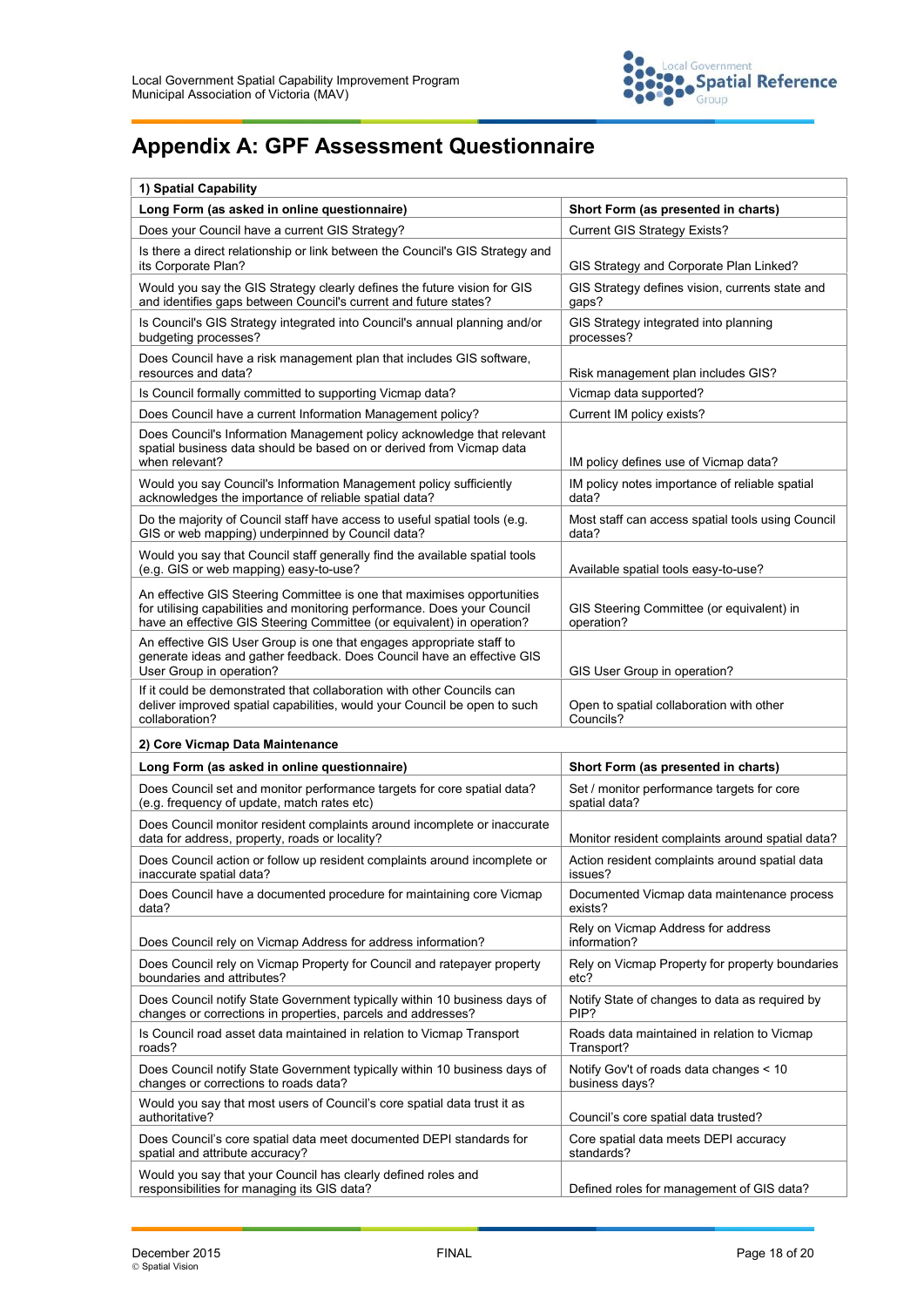

| Has Council formally accepted the Victorian Spatial Information Strategy<br>(VSIS) recommendations with respect to custodianship for relevant Vicmap<br>data?                                                                                                                                 | VSIS recommendations re Vicmap accepted?                            |
|-----------------------------------------------------------------------------------------------------------------------------------------------------------------------------------------------------------------------------------------------------------------------------------------------|---------------------------------------------------------------------|
| Councils receive metadata for Vicmap data. Does your Council publish<br>such metadata for internal use?                                                                                                                                                                                       | Vicmap metadata published internally?                               |
| 3) Property and Rates Integration                                                                                                                                                                                                                                                             |                                                                     |
| Long Form (as asked in online questionnaire)                                                                                                                                                                                                                                                  | Short Form (as presented in charts)                                 |
| Does Council set and monitor performance targets for integration between<br>GIS and Property & Rates systems? (e.g. match rates)                                                                                                                                                              | Manage GIS to PR integration performance<br>targets                 |
| Does Council participate in DEPI's annual Property Information Quality<br>Audit?                                                                                                                                                                                                              | Participate in DEPI's annual PIQA?                                  |
| Does Council action the recommendations of the Property Information<br><b>Quality Audit?</b>                                                                                                                                                                                                  | Action recommendations from PIQA?                                   |
| Does Council have a current documented procedure for aligning data<br>between GIS and Property & Rates systems?                                                                                                                                                                               | Alignment process for GIS and PR data<br>documented?                |
| Does Council have repeatable processes to measure the reliability of<br>matching between spatial and Property & Rates business data?                                                                                                                                                          | Process to assess GIS to PR match is<br>repeatable?                 |
| Does Council's Property & Rates system rely on GIS property data for<br>parcel descriptions?                                                                                                                                                                                                  | PR system relies on GIS for parcel descriptions?                    |
| Do the GIS and Property & Rates systems share the same identifier for<br>property records?                                                                                                                                                                                                    | GIS and PR systems share the same ID for<br>records?                |
| Would you say that users can easily link from the Property & Rates system<br>to GIS (or to a map within the Property & Rates system) to find and view<br>properties and parcels?                                                                                                              | PR links to GIS enabling map view?                                  |
| Does Council's GIS or web map enable users to easily view the Property &<br>Rates data via a link?                                                                                                                                                                                            | GIS enables PR data to be easily viewed?                            |
| Would you say that Council has clearly defined roles and responsibilities<br>for managing Property & Rates data and its interface to GIS?                                                                                                                                                     | Defined roles for managing PR data to GIS<br>alignment?             |
| 4) Asset Management to GIS Integration                                                                                                                                                                                                                                                        |                                                                     |
| Long Form (as asked in online questionnaire)                                                                                                                                                                                                                                                  | Short Form (as presented in charts)                                 |
|                                                                                                                                                                                                                                                                                               |                                                                     |
| Does Council have a policy for maintaining GIS data for assets?                                                                                                                                                                                                                               | Policy for maintaining GIS data for assets?                         |
| Does Council set and monitor performance targets for integration between<br>GIS and Asset Management Systems?                                                                                                                                                                                 | Set / monitor targets for GIS to AMS integration?                   |
| Does Council carry out defect inspections using location-enabled mobile<br>devices (smartphones, tablets, trimbles etc)?                                                                                                                                                                      | Carry out defect inspections using mobile<br>devices?               |
| Does Council provide a web- or mobile-enabled means for members of the<br>community to report the location of an asset defect?                                                                                                                                                                | Council provides tools for community reporting of<br>asset defects? |
| Does council consistently action 'crowd sourced' asset defect reports e.g.<br>from third party apps such as 'Snap Send Solve' or from a council provided<br>tool or app?                                                                                                                      | Council consistently actions crowd sourced<br>asset defect reports? |
| Does Council have a current documented procedure for aligning data<br>between GIS and Asset Management systems?                                                                                                                                                                               | Documented procedure for aligning<br>GIS and Asset data?            |
| Is Council's GIS fully integrated (two-way integration) with its Asset<br>Management System?                                                                                                                                                                                                  | GIS and AMS are fully integrated?                                   |
| Are there accurate and up to date GIS records for assets across the major<br>relevant asset groups? NOTE: relevant groups include Roads (e.g. kerb,<br>channel, footpath) Drainage, Marine (e.g. jetties, boat ramps), Properties,<br>council managed buildings, parks, gardens and reserves) | Accurate/current GIS records for assets across<br>key asset groups? |
| Does Council's GIS or web map enable users to easily view Assets data<br>via a link?                                                                                                                                                                                                          | GIS enables users to view Assets data via a<br>link?                |